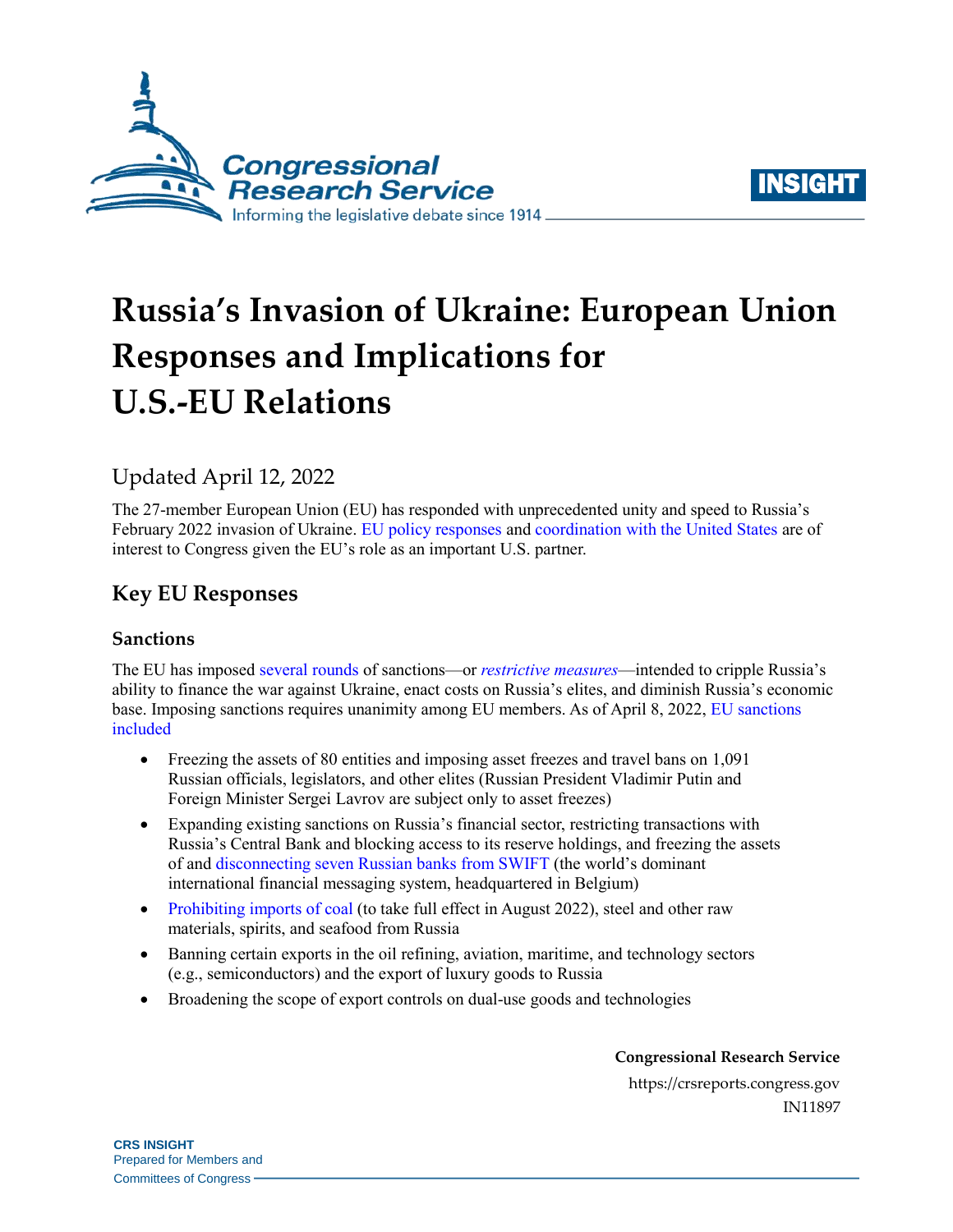- Closing EU airspace, seaports, and roads to Russian aircraft, ships, and freight operators, respectively (with some exceptions, including for energy-related cargo)
- Expanding sanctions on Belarus for supporting Russia's invasion of Ukraine

The EU's [increasingly punitive](https://www.politico.eu/article/the-end-of-europes-putin-illusion/) sanctions are [notable](https://www.washingtonpost.com/world/2022/03/02/europe-russia-sanctions-backlash/) given the bloc's [trade and investment ties](https://www.politico.eu/article/eu-ukraine-russia-war-economy-mario-draghi/) to Russia and [reliance on Russian energy](https://www.nytimes.com/2022/02/25/business/economy/russia-europe-sanctions-gas-oil.html) imports. Some within and outside the EU ar[e critical](https://www.politico.eu/article/eu-considers-cutting-7-banks-from-swift-but-some-big-names-missing-document/) that the bloc has not disconnected Sberbank (Russia's largest bank) or Gazprombank (linked to Russia's energy sector) from SWIFT or [banned](https://www.bbc.com/news/world-europe-60654586) oil and gas imports from Russia. (See CRS Insight IN11869, *[Russia's Invasion of](https://crsreports.congress.gov/product/pdf/IN/IN11869)  [Ukraine: Overview of U.S. and International Sanctions and Other Responses](https://crsreports.congress.gov/product/pdf/IN/IN11869)*; and CRS In Focus IF12062, *[New Financial and Trade Sanctions Against Russia](https://crsreports.congress.gov/product/pdf/IF/IF12062)*.)

#### **Military Assistance**

The EU ha[s announced](https://www.consilium.europa.eu/en/press/press-releases/2022/03/23/eu-support-to-ukraine-council-doubles-funding-under-the-european-peace-facility/) a total of  $\epsilon$ 1 billion (about \$1.1 billion) to date in [financing for military assistance](https://www.europarl.europa.eu/RegData/etudes/ATAG/2022/729301/EPRS_ATA(2022)729301_EN.pdf) to Ukraine through the [European Peace Facility \(EPF\).](https://www.consilium.europa.eu/en/policies/european-peace-facility/) For the first time, this financing includes funding for lethal equipment, worth  $\epsilon$ 900 million (\$987 million); the remaining  $\epsilon$ 100 million (\$110 million) is for nonlethal supplies. Member states are responsible for delivering equipment and may be reimbursed from the EPF for assistance provided since the start of 2022.

#### **Helping Refugees and Providing Aid**

Over 4.5 [million people](https://data2.unhcr.org/en/situations/ukraine) have fled Ukraine, with about 60% of refugees arriving in Poland. The EU has adopted a [temporary protection mechanism](https://www.consilium.europa.eu/en/press/press-releases/2022/03/04/ukraine-council-introduces-temporary-protection-for-persons-fleeing-the-war/) to provide Ukrainian nationals and other legal residents of Ukraine with immediate residency rights and access to benefits throughout the EU. [EU assistance to date](https://ec.europa.eu/info/strategy/priorities-2019-2024/stronger-europe-world/eu-solidarity-ukraine/eu-assistance-ukraine_en) includes €550 million (around \$598 million) in humanitarian aid for Ukraine and neighboring countries and the provision of in-kind emergency supplies. On April 9, 2022, the EU pledged  $\epsilon$ 1 billion more in assistance for refugees and the internally displaced. (See CRS Insight IN11882, *[Humanitarian and](https://crsreports.congress.gov/product/pdf/IN/IN11882)  [Refugee Crisis in Ukraine](https://crsreports.congress.gov/product/pdf/IN/IN11882)*.)

#### **Tackling Disinformation**

The EU has condemned Russia's disinformation campaign against Ukraine and suspended [broadcasting](https://www.consilium.europa.eu/en/press/press-releases/2022/03/02/eu-imposes-sanctions-on-state-owned-outlets-rt-russia-today-and-sputnik-s-broadcasting-in-the-eu/)  [of Russian state-owned media outlets Russia Today \(RT\) and Sputnik](https://www.consilium.europa.eu/en/press/press-releases/2022/03/02/eu-imposes-sanctions-on-state-owned-outlets-rt-russia-today-and-sputnik-s-broadcasting-in-the-eu/) across all platform types (cable, satellite, websites, apps). Through its [EUvsDisinfo](https://euvsdisinfo.eu/about/) project, the EU also is addressing [disinformation](https://euvsdisinfo.eu/category/ukraine-page/)  [targeting Ukraine.](https://euvsdisinfo.eu/category/ukraine-page/)

# **U.S.-EU Cooperation**

Russia's war against Ukraine has [strengthened](https://www.nytimes.com/2022/03/05/world/europe/russia-ukraine-invasion-sanctions.html) U.S.-EU ties and transatlantic unity. The United States and the EU have moved largely in lockstep in terms of the [types and timing of sanctions](https://www.ft.com/content/5b397d6b-bde4-4a8c-b9a4-080485d6c64a) imposed. Many EU sanctions are identical or substantively similar to U.S. sanctions, including [restrictions on Russia's](https://www.politico.eu/article/west-targets-russias-defenses-against-ruble-crash-bank-run/)  [Central Bank.](https://www.politico.eu/article/west-targets-russias-defenses-against-ruble-crash-bank-run/) With other partners, the EU and the United States established [a transatlantic task force](https://www.justice.gov/opa/pr/us-departments-justice-and-treasury-launch-multilateral-russian-oligarch-task-force) to ensure effective implementation of sanctions against designated individuals and companies an[d](https://www.consilium.europa.eu/en/press/press-releases/2022/03/11/g7-leaders-statement-11-march-2022/) [announced plans](https://www.consilium.europa.eu/en/press/press-releases/2022/03/11/g7-leaders-statement-11-march-2022/) to suspend [Russia's preferential trade treatment](https://ec.europa.eu/commission/presscorner/detail/en/ip_22_1761) under World Trade Organization rules.

One U.S.-EU [divergence](https://www.politico.eu/article/crack-west-unity-vladimir-putin-oil-sanction-russia-ukraine/) centers on sanctioning Russian oil and gas imports. The [United States](https://www.whitehouse.gov/briefing-room/statements-releases/2022/03/08/fact-sheet-united-states-bans-imports-of-russian-oil-liquefied-natural-gas-and-coal/) has banned imports of Russian crude oil and certain petroleum products, liquefied natural gas (LNG), and coal. The EU, however, is far [more dependent](https://ec.europa.eu/eurostat/cache/infographs/energy/bloc-2c.html#carouselControls?lang=en) on Russian energy [than the United States.](https://www.eia.gov/todayinenergy/detail.php?id=51738) Although [some](https://www.euractiv.com/section/energy/news/network-roundup-eu-split-on-russian-oil-and-gas-ban/)  [EU countries](https://www.euractiv.com/section/energy/news/network-roundup-eu-split-on-russian-oil-and-gas-ban/) reportedly [support](https://www.politico.eu/article/eu-russia-saction-war-ukraine-trade/) going beyond banning Russian coal imports to prohibiting oil and gas imports, others [remain reluctant.](https://www.wsj.com/articles/europe-keeps-russian-oil-gas-flowing-despite-tightening-sanctions-11649255803) The EU has [pledged to decrease its energy dependence on Russia,](https://ec.europa.eu/commission/presscorner/detail/%20en/ip_22_1511) starting with reducing demand for Russian gas by two-thirds by the end of 2022.